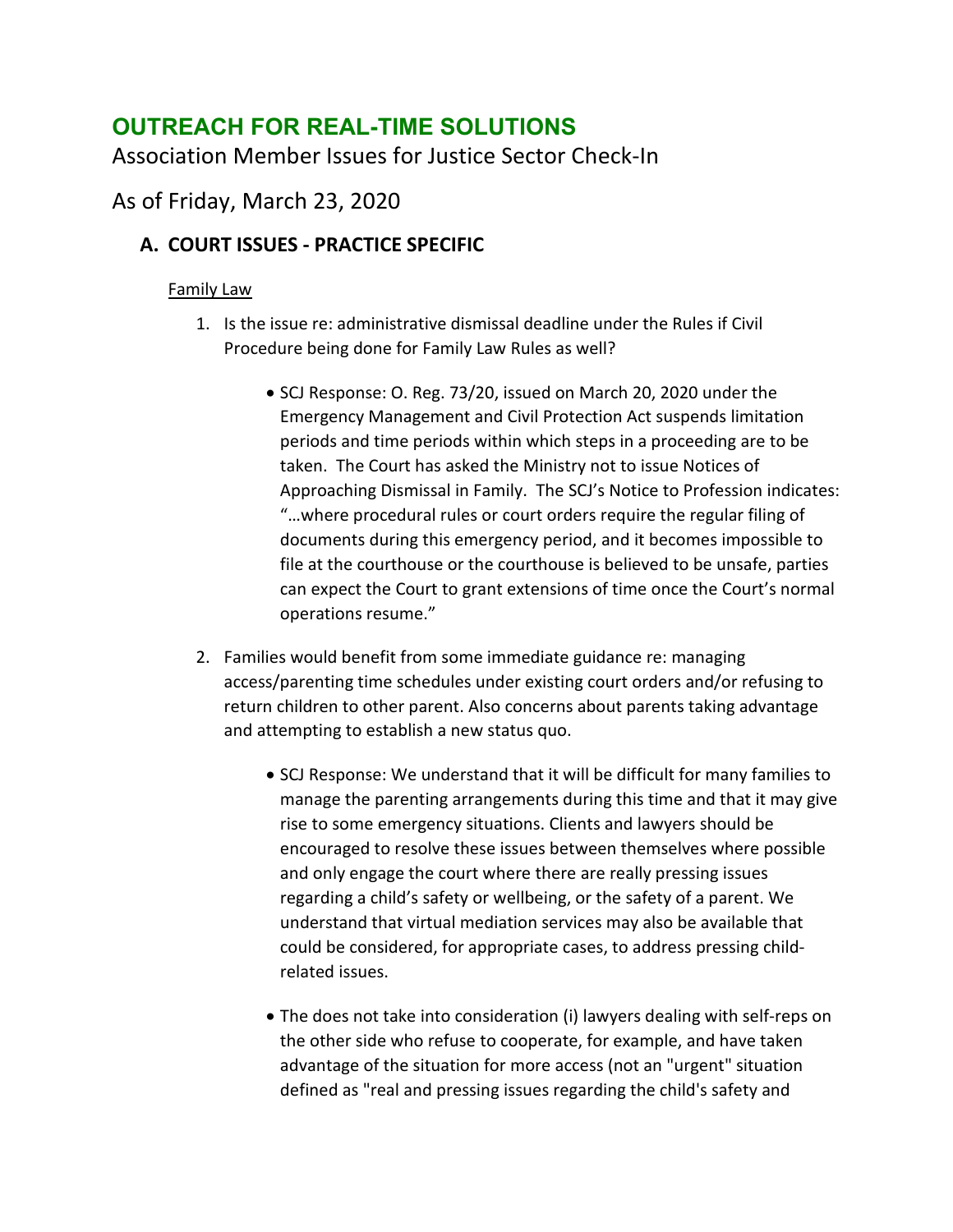wellbeing"), (ii) issues where spousal abuse (control and verbal abuse) is a factor and mediation is not to be undertaken, or (iii) the fact that Children's Aid Societies are cancelling access arbitrarily despite court orders. Many of these self-representing parents have no idea about the new processes and rules, or their rights during this period. Follow up Question: Where and when is the information about the processes, issues that might arise and how to resolve them going to be posted for the general public in a manner that is uncomplicated, so that they have access to justice?

- 3. If there is a specific Court Order imposing a serving and filing deadline on a party in a Family Litigation matter, will that party be able to file their documents with the Superior Court on March 20 or anytime in March, 2020? Further, if the party fails to comply with the specific Court Order by failing to serve and file documents by the deadline, is the opposing party allowed to file their Motion materials permitted by the same Court Order? The Motion material would be decided in writing and would not require a Court hearing or attendance. Further still. if the above type of documents can be filed, does that mean only electronically?
	- SCJ Response: Parties are expected to comply with existing court orders, to the extent they are able. The Notice to the Profession indicates that the Court is expected to grant extensions of time where parties are unable to file, due to COVID-19. At this time, several courthouses remain open for "regular" filings. The direction from the Ministry suggests some courthouses may be closing due to COVID. Only "urgent" filings, as described in the Notice to the Profession from March 15, 2020 may be filed by e-mail to the listed trial coordinator.
- 4. Determination of "Urgent Matters" is there a tool that can be used for lawyers to provide clients or to walk through with clients (or that could be posted for use by self-reps) to help them understand what are "urgent" matters such that they can be heard, in each of the different contexts. This is to expand on the general information being provided by the courts on what constitutes urgency, as there is also a basket clause in most cases. Given that the courts are all now essentially operating privately, through technology, it is difficult to see what is getting through in the urgent category.
	- SCJ Response: At this time, the only guidance in determining what is "urgent" is the language contained in the Notice to the Profession. The SCJ Notice did not exhaustively list what is an urgent family law issue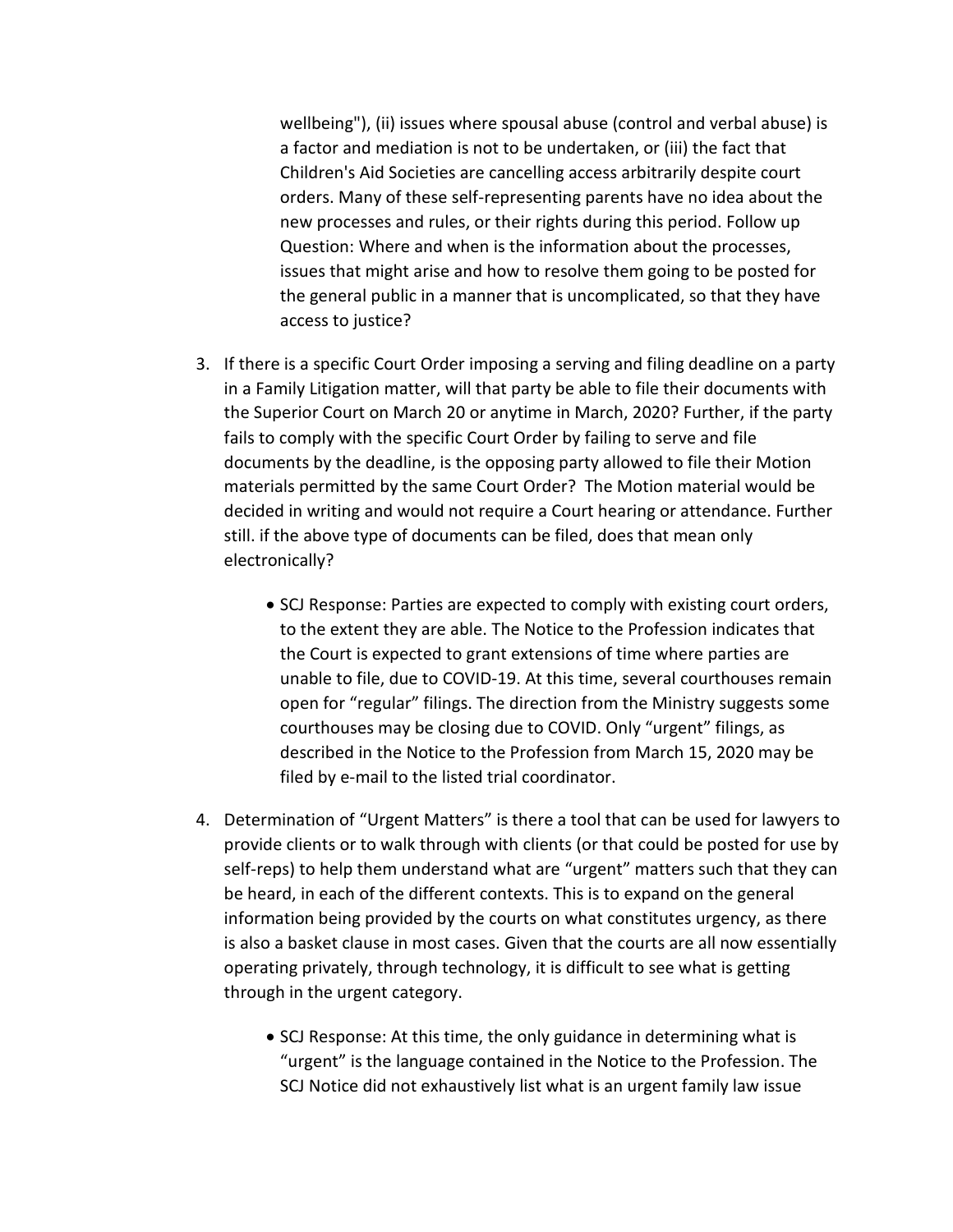intentionally, because the urgency of the matter may depend on the circumstances. Counsel may wish to be guided by the definition of urgency under the Family Law Rules for some guidance. The SCJ is tracking the number and nature of "urgent" matters that are being brought. The court is also assessing its capacity to hear other matters.

- 5. Question: Could a framework be created for simple Motions known as 14B Motions in Family Court, to still be dealt with in writing only?
	- SCJ Response: Possibly. Some regions are seeking to deal with in-writing motions. At this time, the SCJ provincial policy is to only deal with "urgent" matters. An issue is the capacity to submit "in-writing" motion material via email given limited e-mail size capacity (10MB). We are seeking secure ways of transmission via tools like DropBox. 14B motions for urgent matters can still be brought.
- 6. Question: Can proposed Orders submitted pursuant to a Justice's Endorsement, after all parties have consented, still be filed with the Court electronically or otherwise?
	- SCJ Response: For "urgent" matters, counsel are encouraged to file draft orders, which can be signed by the judge hearing the matter, and sent back to the parties signed electronically. The ability to have clerks sign orders will depend on the ability of court clerks to perform this function remotely, which is a Ministry issue. Counsel should seek direction from the judge to ensure the timely issuance of the order.
- 7. Question: Can lawyers still book conferences and motions this time when part of the court operation is suspended?
- 8. Is the Registrar open for the purposes of filing and issuing documents? Will the judges accept remote phone calls, teleconferences, video conferences etc.
- 9. Question: How should family lawyers be addressing situations where access parents are relying on coronavirus as an excuse not to return children to the primary caregiver? Should lawyers/clients be proceeding through court with an emergency motion.
- 10. Same issue as above (but specific to the Orangeville Superior Court) parents who are using this crisis to punish the other parent by withholding the child. They are not at all interested in mediation or listening to reason. These are high conflict cases. Steven has a pressing case is in Orangeville Superior Court and is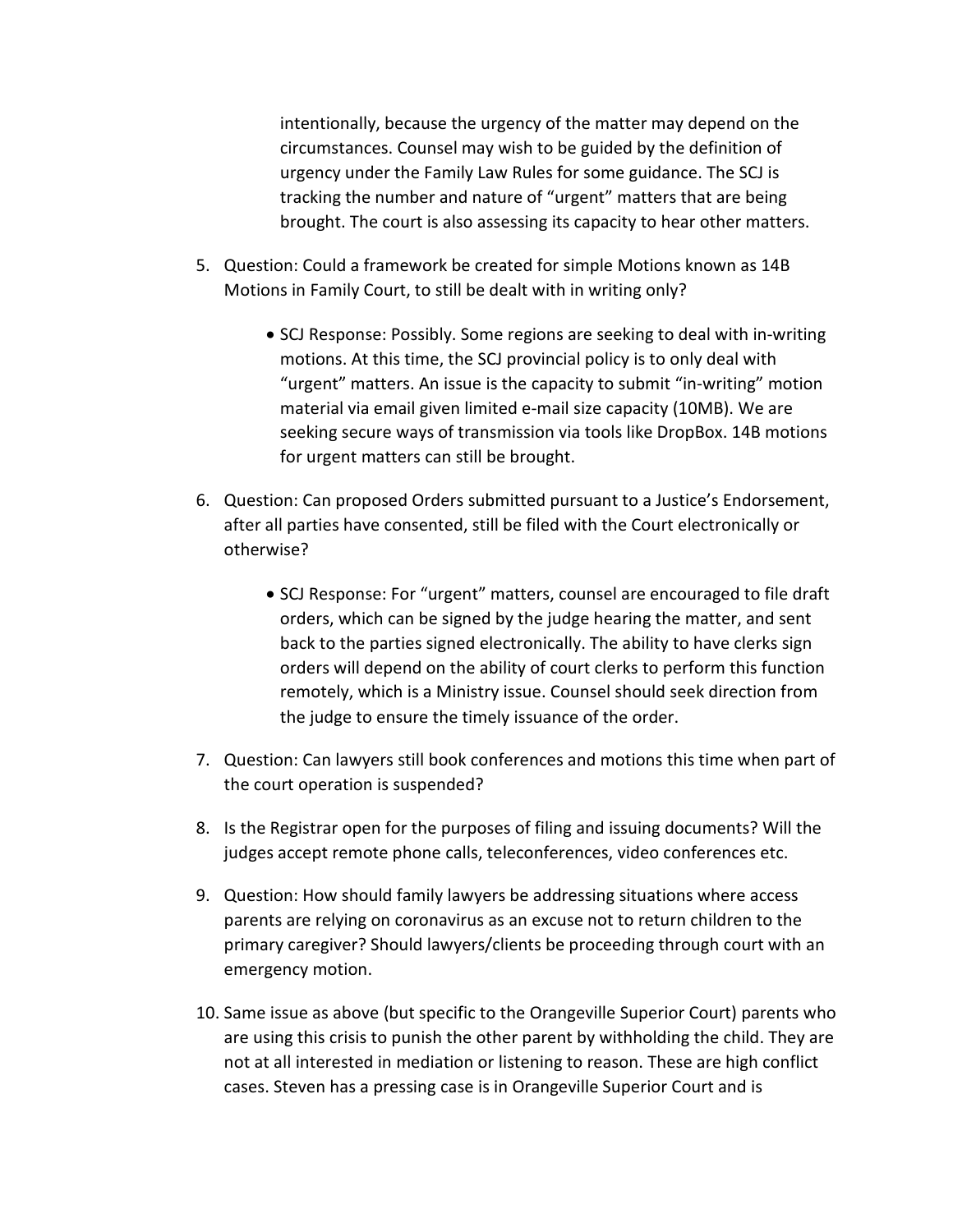wondering if someone can consult with Justice Miller who is currently in charge there.

11. Will supervised access sites be closed? Is there any direction for parents/lawyers on how this should be handled if they close through until they re-open?

#### Trusts & Estates Law

- 1. Are file applications such as an Application for Certificate of Appointment and "in chamber motions" still being processed? Have judges/clerks been set up to do any of this work remotely? should clients be advised that they will have to be put on hold until at least June?
	- SCJ Response: Possibly. Some regions are seeking to deal with in-writing motions/applications. At this time, the SCJ provincial policy is to only deal with "urgent" matters as set out in paras 3 and 4 of the Notice to the Profession (civil and family) dated March 15,2020. An issue is the capacity to submit "in-writing" motion material via email given limited email size capacity (10MB). The SCJ recognizes that this is an area where the court may be able to quickly expand the level of service it currently provides. We are seeking secure ways of transmission via tools like DropBox.
- 2. Status of Certificates of Appointment of Estate Trustees. How are estates processed and to file applications – would like a regional breakdown of preferred processes.

Issue: Wants the court system to give high priority to probate applications. Suggestion: Applications for appointment of estate trustee(s) with or without a will should be elevated to the same category of importance as, or just below, public health issues, child custody issues, on the grounds that certificates of appointment of estate trustees (issued probate in popular language) are the keys to unlocking frozen estate assets so that the estate trustee(s) can pay obligations and provide funds to needy spouses, children and other beneficiaries of the particular estate.

- SCJ Response: These matters must be considered urgent, as set out in paras 3 and 4 of the Notice to the Profession (civil and family) dated March 15, 2020.
- 3. Issue: Estates Court in Toronto is accepting materials for filing. Concerns surround the issuance of notices of application when hearing dates are not being granted and when limitation periods are at risk. Further, it is recommended that the court still accept materials for hearings in writing in order to allow for some matters to move forward and to reduce the backlog later.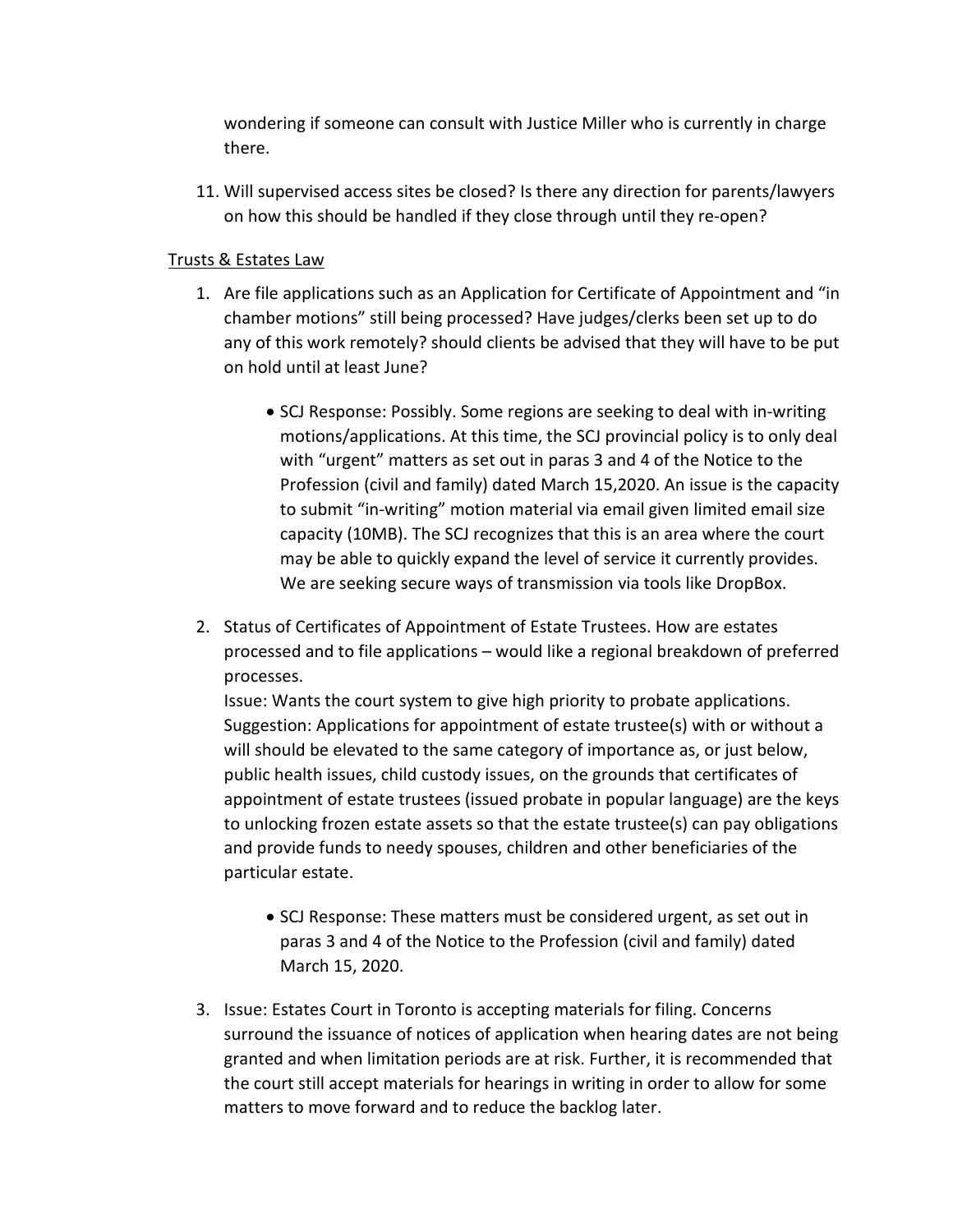#### General Litigation

- 1. Question RE: Executions of unrelated parties that exceed \$250,000. In normal circumstances, a lawyer would need to obtain a statement from the Writ holder but with staff shortages and absences, this is not possible. Question: how to deal with this circumstance? Are counsel being recommended to accept undertakings to provide post-closing? (See Mag)
- 2. Can there be a central online hub where lawyers can view upcoming cases with court dates in local courthouses throughout Ontario? Such a service/portal would help reduce calls. (See Mag)
- 3. Is there a tool that can be used for lawyers to provide clients or to walk through with clients (or that could be posted for use by self-reps) to help them understand what are "urgent" matters such that they can be heard, in each of the different contexts. This is to expand on the general information being provided by the courts on what constitutes urgency, as there is also a basket clause in most cases. Given that the courts are all now essentially operating privately, through technology, it is difficult to see what is getting through in the urgent category.
	- SCJ Response: The SCJ is tracking the number and nature of "urgent" matters that are being brought. The court is also assessing its capacity to hear other matters. The SCJ will endeavor to provide greater clarity in the days ahead.
- 4. Can the court please issue a clear direction on basket motions whether the court has capacity to address them and lawyers should be filing them?
	- SCJ Response: Some regions are seeking to deal with in-writing motions/applications. At this time, the SCJ provincial policy is to only deal with "urgent" matters, as set out in paras 3 and 4 of the Notice to the Profession (civil and family) dated March 15,2020. An issue is the capacity to submit "in-writing" motion material via email given limited email size capacity (10MB). The SCJ recognizes that this is an area where the court may be able to quickly expand the level of service it currently provides. We are seeking secure ways of transmission via tools like DropBox.
- 5. Asking Courts if they will agree not to delay scheduled pre-trials, motions, trials in the event that this is a longer term effect or if the need for social isolation waxes and wanes. Instead, I would be asking them to proceed by videoconference to avoid delaying/denying litigants their day in court and potentially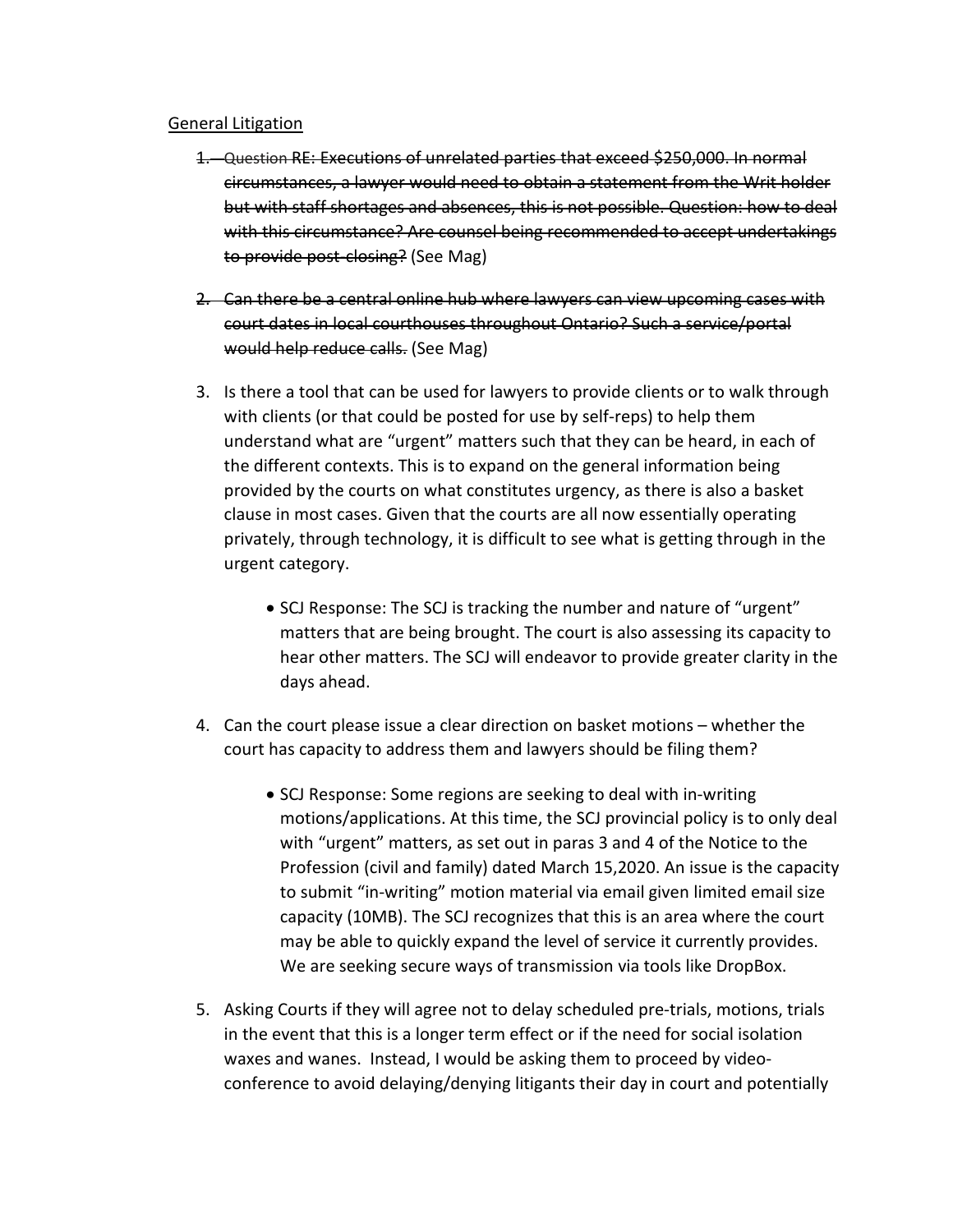overwhelming the court system later due to systemic delay (trials would almost certainly need to proceed on a non-jury basis in a video-conference scenario).

- SCJ Response: Cannot comment at this time.
- 6. Has there been any direction from courts on whether we need to continue to file and serve Confirmations for civil matters, and if so, are they just to be adjourned sine die? Can we get clarification on whether notice of applications continue to be issued at courts? What is the process? Are they being issued without return dates?
- 7. Question: Has there been any discussion about protocols for conducting examinations for discovery? For cases that cannot be done in writing, there is a risk that cases will become stuck at this stage. I know many firms are wondering about options.
- 8. Issue: Due to COVID-19 I think it is worth noting that a lot of our process servers are either off right now or unable to file defences in the small claims court urgently (which cannot be filed online). We worry about being improperly noted in default by self-reps who don't understand indulgences and can do so online. Solution: Can lawyers be allowed to file Small Claims Defences online (which is allowed in Superior Court) or have a way to note an intention to defend online?
- 9. Is there any way to note defendants in default? And will the Court office accept motions for default judgment in writing?
- 10. Issue: where a defendant cannot be served and the 6 month period for service will expire in early May for at least 2 actions, lawyer will need orders for substituted service and to extend the time for service. Lawyer does not know if Master Muir (who sits part-time in Newmarket) will be reading these motions, or if the motions may be filed with paper or must be filed pdf or if a USB stick is required. The practice direction from the Chief Justice last Monday hinted that retroactive orders ("nunc pro tunc") are likely, but this is not really a guarantee. Advice needed.
- 11. General Question: What is the process for re-scheduling matters that were to be heard but have now been vacated during this "shut down" time? Newmarketspecific follow up questions: Are the courts (specifically Newmarket) responding to faxes requesting motion dates in June/July? If not, is it possible to send a process server with a blank Notice of Motion and the original Endorsement of J. Douglas wherein this motion was scheduled, to have it rescheduled for June/July or are they not rescheduling anything at all at this time?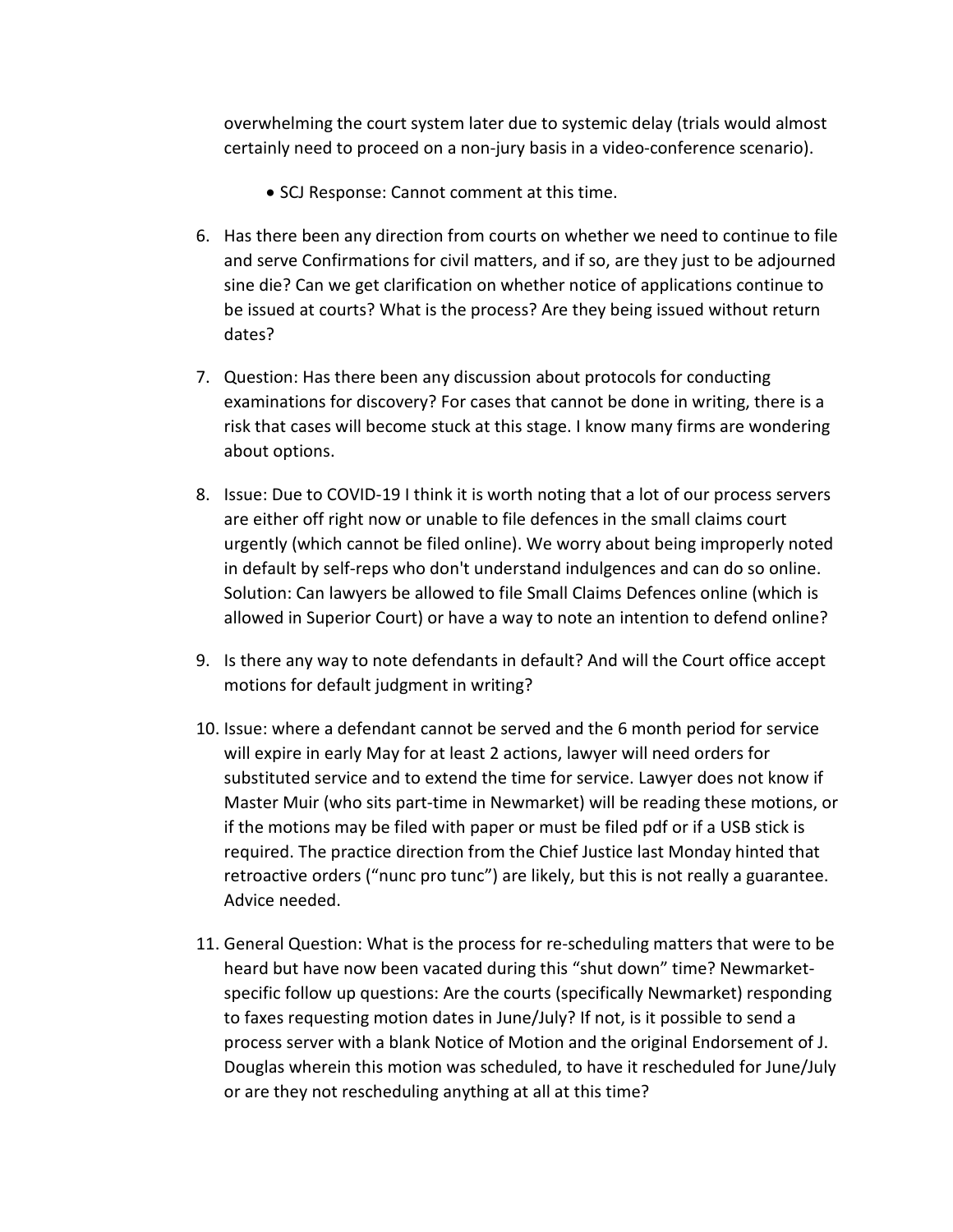- 12. Is the Court is accepting / hearing Motions in writing (specifically infant settlement motions). Is the Court still doing chambers appointments by phone? If not, is that something that is in the works?
- 13. Please request that pre-trials and settlement conferences already scheduled to proceed, be permitted to proceed by telephone or video conference, to be arranged by counsel for the plaintiff. Alternatively, that pre-trials and settlement conferences already scheduled to proceed in Oshawa, be permitted to proceed by telephone conference, to be arranged by counsel for the plaintiff. According to Bosco Mascarenhas, mandatory mediations are scheduled by sending an email to mandatorymediation@ontario.ca. The recipient of these emails, sent on and after March 9, 2020 (before the crisis erupted) is not responding. Please provide a telephone number where the mandatory mediation coordinator can be reached and also and for greater certainty, direct the recipient of these emails to respond in order to assign a roster mediator and permit the parties to proceed to a mandatory mediation (the fees of which are limited, for a two party mediation, to no more than \$600.00 plus HST shared equally) before a roster mediator by telephone or video conference, the cost of which to be shared equally by the parties to the mediation, so that actions can be settled outside of the court system. Although non-urgent hearings in the court system are not proceeding, mandatory mediations can and should proceed without delay.

#### Real Estate

- 1. RE: Mareva motion at Toronto Court. Issue Toronto Court is advising that they cannot entertain such a motion, where there is clearly a financial risk to my client of assets being dissipated and disappearing during this state of emergency. Possible Solution: RE: Motions of this nature, where it appears that defendants are taking advantage of the closure of the courts. Could these be "heard" in writing with materials submitted electronically and with an opportunity for the defendants to respond within the 10-day time period that is stipulated in the Rules of Civil Procedure?
- 2. RE: real estate deals that are closing in the next two weeks--will these proceed?
- 3. Will the land registry office be open? And what will happen to all the real estate deals that are pending

## **B. COURT ISSUES - REGION SPECIFIC**

#### Thunder Bay Courthouse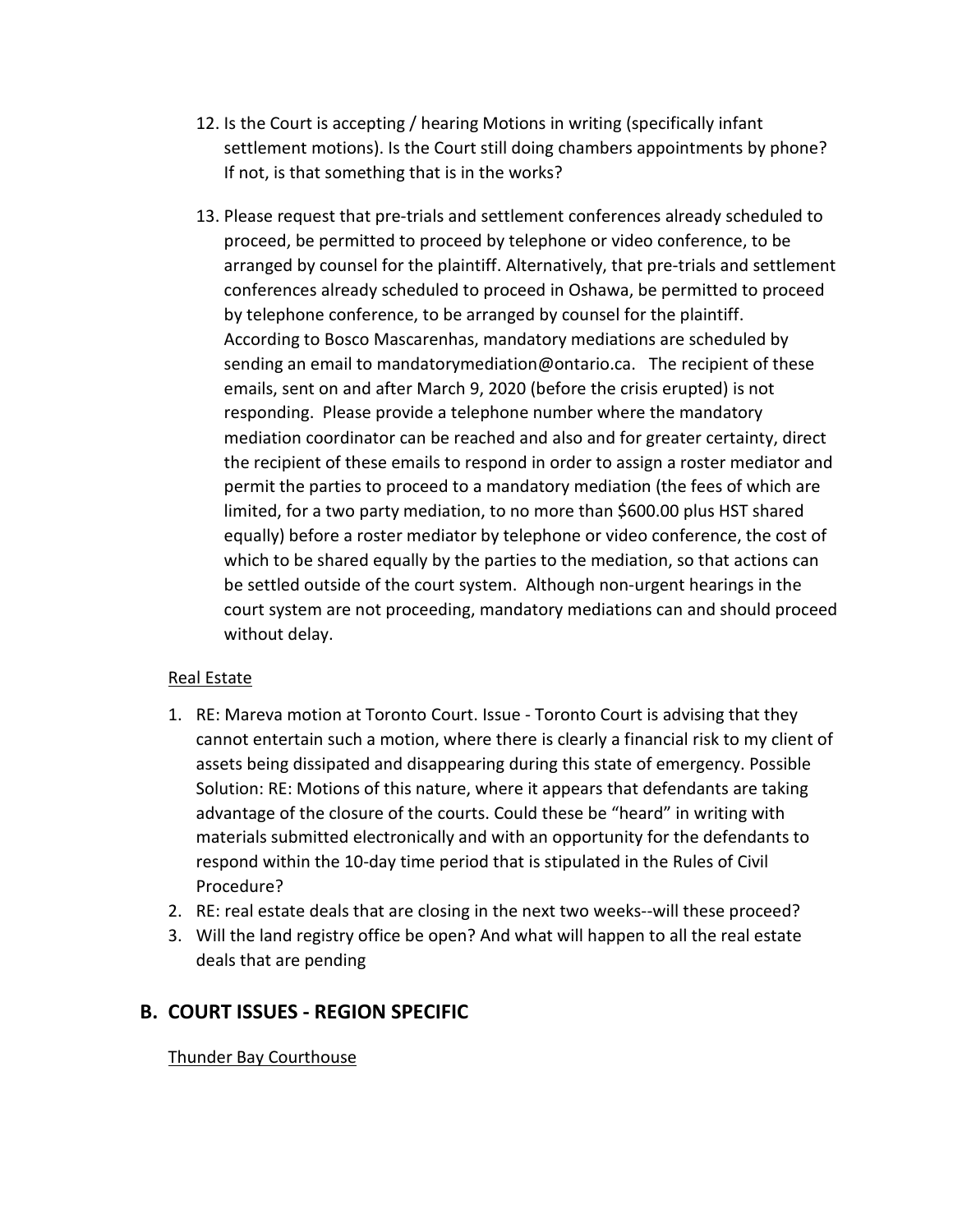- 1. Problem: Has a document box for all lawyers to pick up newly issued court orders and documents. Not Secure! Suggested solution: email the law office to advise court docs ready for pickup so lawyers' staff know when the court doc has been issued and is ready for pickup. Better still, scan and email the court order to the law office.
	- SCJ Response: This is a responsibility of the Ministry of the Attorney General. The Court will pursue this with MAG, including the option of emailing the scanned order to the parties

#### Niagara

- 1. Regarding a "NOTICE TO THE PROFESSION IN CENTRAL SOUTH REGION REGARDING FAMILY AND CHILD PROTECTION MATTERS" dated March 18th. In Niagara, matters are adjourned to the same June dates and times. How are counsel expected to be impossible for counsel to be at two places at once?
	- SCJ Response: This has been brought to the attention of the Regional Senior Justice. Solutions are being explored, including staggering hearing dates between the two sites and virtual hearings. More information will be communicated to the local bar in the coming weeks.

#### Ottawa

- 1. In Ottawa, it is unclear if we should continue filing per the original deadlines for conferences and motions (especially those coming up in April) or if there is a procedure to adjourn. The only correspondence I received recently from the trial coordinator was that they were not scheduling any new dates (after requesting an adjournment of a conference late last week). Also would like to know if we should continue reaching out to case management judges re: case managed matters or not.
	- SCJ Response: The Notice to Profession indicates that all currently scheduled matters are adjourned, until further notice. It also indicates that the Court expects to grant extensions where parties are unable to file documents. Will enquire re continuing to reach out to case management judges.

#### Newmarket

1. RE: protocols for video/Zoom or audio conferencing for urgent motions. The Trial Coordinator in Newmarket is unreachable and there is no information posted.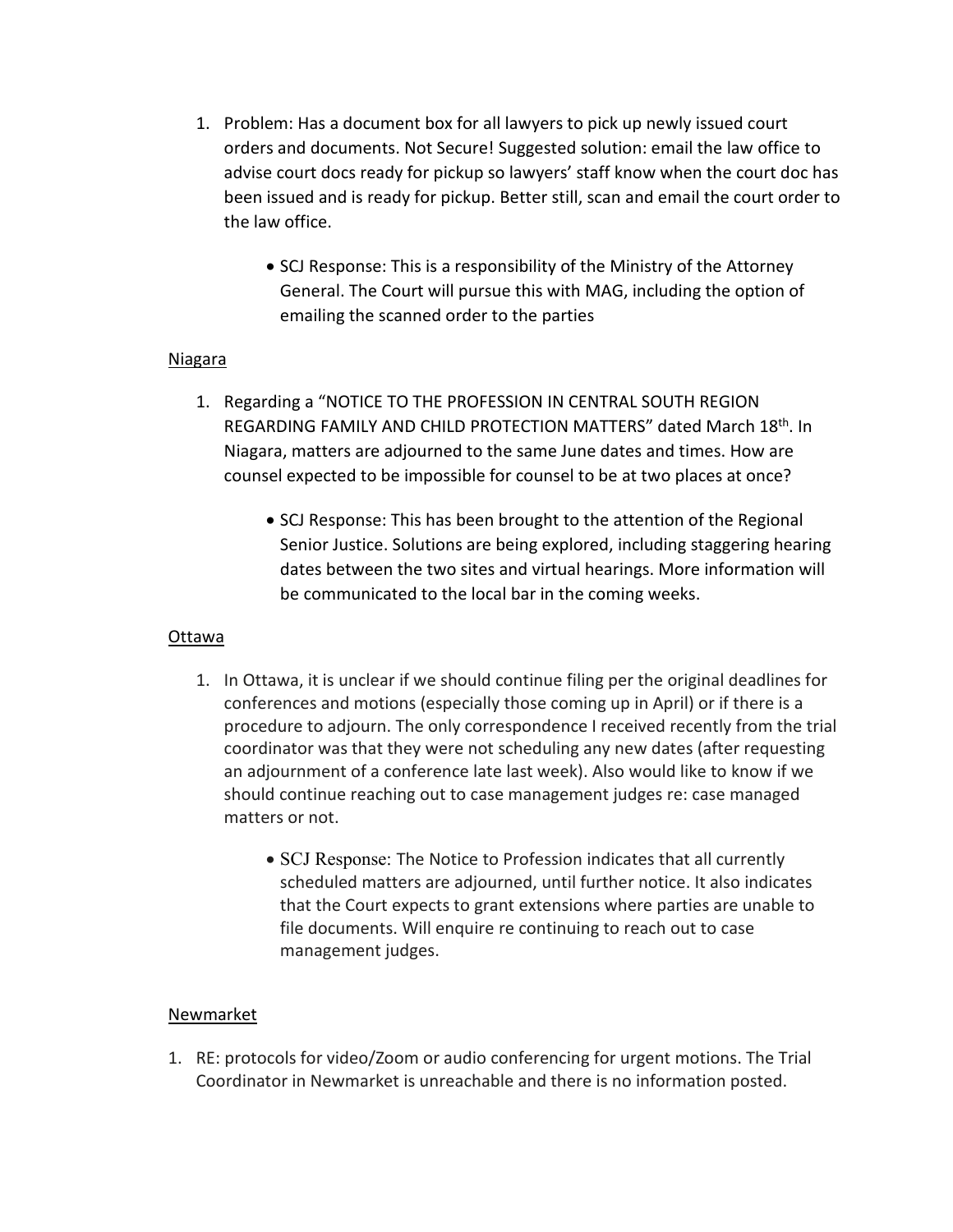## **C. MAG ISSUES**

#### Criminal Law

1. With the increasingly limited availability of counsel other than through remote work arrangements, can e-disclosure be the standard in all cases? For urgent matters (and non-urgent matters that will continue to proceed through criminal courts in the coming months), there is some divergence in the availability of disclosure through e-transfer from Crown offices. Migrating production of disclosure to Ontario's existing portal (https://attachmail.ontario.ca/courier/web/1000@/wmLogin.html?), for example, would be an significant improvement. There is no reason in principle why e-disclosure couldn't be the standard operating procedure in all cases involving counsel, particularly for Crown offices that already upload all disclosure

to the SCOPE program. I understand this type of e-production has already been introduced in some Crown offices in Ontario. As far as I'm aware, Hamilton, Kitchener, and Oshawa have used this program (or a similar program).

2. Issues: Access of inmates to remote appearances from the jail; Access to documents to sign from the jail and; Greater access to counsel. Specific Problem: Due to most law offices being closed, there are no land lines for them to call. I noticed that in Toronto there is a move to provide inmates with cell phones with no web access so that they don't have to congregate around a pay phone. What's being done to address this?

#### Limitations

- 1. Re OIC order item #2 "Any provision of any statute, regulation, rule, by-law or order of the Government of Ontario establishing any period of time within which any step must be taken in any proceeding in Ontario, including any intended proceeding, shall, subject to the discretion of the court, tribunal or other decision-maker responsible for the proceeding, be suspended …" Question: whether this applies to timetables entered into by the parties that have been endorsed by court order? For example, are such timetables intended to be covered, or are they suspended unless the court orders otherwise, presumably on motion by one of the parties, or are parties to agree on new timetables and the courts will later endorse?
- 2. Issue #1: Clarification re: Ontario Regulation under subsection 7.1(2) of the Emergency Management and Civil Protection Act, with 2 sections. The first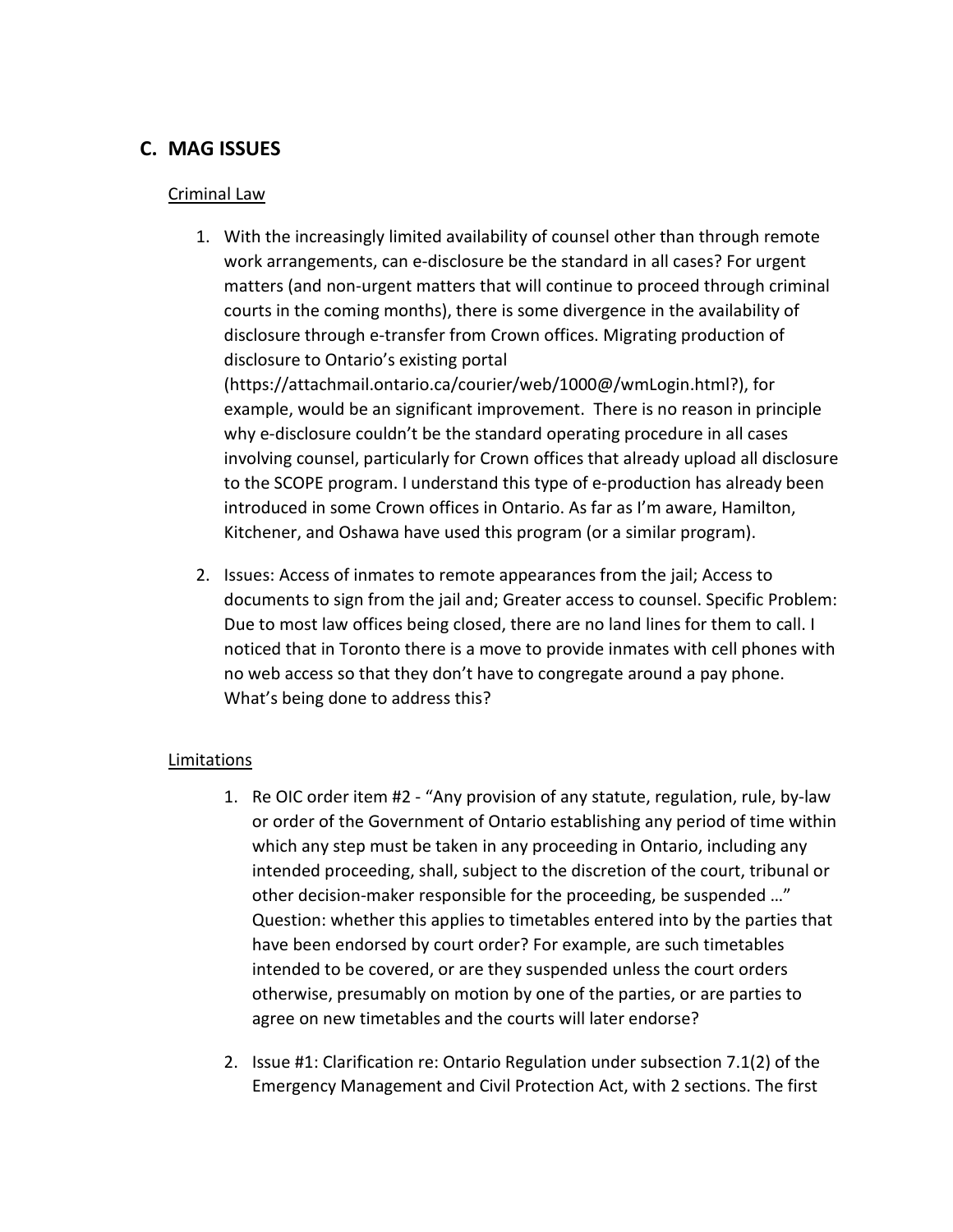section suspends all statutory limitation periods retroactive to March 16th. The second section suspends any statutory rule, retroactive to March 16th, for a "period of time within which any step must be taken in any proceeding in Ontario …" that includes intended proceedings is suspended, but this provision is "subject to the discretion of the court, tribunal or other decisionmaker responsible for the proceeding…". What this means is that the procedural rule for serving a statement of claim is not automatically suspended. Question: What are the rules around motions for substituted service that include a request to extend the time for service? Issue: Over the counter consent motions and applications in Barrie (judges only) and Newmarket (judges and masters). Question: What are the protocols?

#### Essential Services

1. Question 1: Are law firms/legal transactions considered "essential services"? Are they allowed to stay open? This may be a critical issue in light of the technological challenges and internet challenges of practicing remotely in rural areas. "A lot of clients will not be able to engage with us if we are not available in person". Question 2. Can firms still operate with a skeleton crew who need to be in the office to use the copier, fax, and arrange for couriers? Question 3: Can a law firm owner enter their firm if they are the only person to go it?

#### Lititation

1. Question RE: Executions of unrelated parties that exceed \$250,000. In normal circumstances, a lawyer would need to obtain a statement from the Writ holder but with staff shortages and absences, this is not possible. Question: how to deal with this circumstance? Are counsel being recommended to accept undertakings to provide post-closing?

### **D. LSO ISSUES**

1. A local bank has demanded that all banking take place at the ABM, and not through a teller. This creates issues for their document requirements for their trust account, as mandated by the Law Society. Can FOLA get guidance from the LSO about whether the ABM slips will be sufficient at this time?